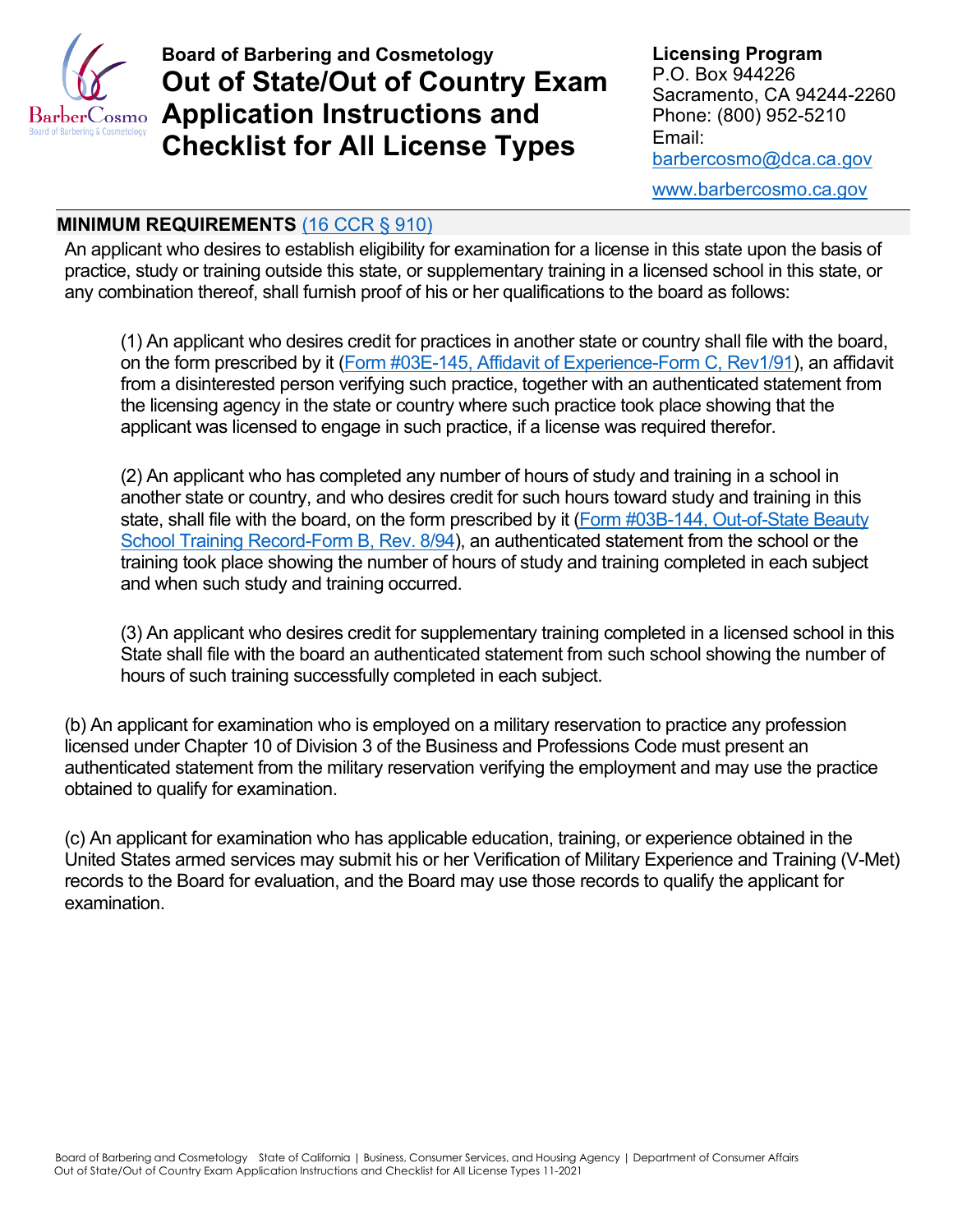# **GENERAL INFORMATION Helpful Hints:**

- If you have any questions about the status of your application, please first verify your check has been cashed. Allow 6 weeks weeks before inquiring about the status of your application via email after your check has been cashed. Please email [barbercosmo@dca.ca.gov](mailto:barbercosmo@dca.ca.gov) for inquiries about application processing.
- Make sure your application is complete with all attachments. Incomplete applications will be returned to you and will delay the processing and approval to take the exam.
- If you require an interpreter or interpreter/model, complete and attach an Application to use an Interpreter or Interpreter/Model Forms G & H. This must be attached to your examination application to be processed and for you to be able to bring an interpreter [\(https://barbercosmo.ca.gov/forms\\_pubs/forms/interpreter.pdf\)](https://barbercosmo.ca.gov/forms_pubs/forms/interpreter.pdf).
- If you need a reasonable accommodation, complete and attach a Request for Reasonable Accommodation form. This must be attached to this examination application to be processed [\(https://barbercosmo.ca.gov/forms\\_pubs/forms/ada\\_req\\_accom.pdf\)](https://barbercosmo.ca.gov/forms_pubs/forms/ada_req_accom.pdf).
- Visit the "Applicants" page of the Board's website and click on "Examination Information" for resources that will help you prepare for your examination [\(https://barbercosmo.ca.gov/applicants/national.shtml\)](https://barbercosmo.ca.gov/applicants/national.shtml).

**Documents in a language other than English:** To avoid processing delays, please have documents that are not in English translated.

**Reciprocity:** Before submitting application, please review Reciprocity application to see if you qualify to receive a California license without taking an exam [\(https://barbercosmo.ca.gov/forms\\_pubs/forms/reciprocity.pdf\)](https://barbercosmo.ca.gov/forms_pubs/forms/reciprocity.pdf).

**Convictions:** An applicant that has been convicted of or pled no contest to, a violation of any law of the United States, in any state, local jurisdiction, or any foreign country, must complete a [Disclosure Regarding Criminal Pleas/Conviction](https://barbercosmo.ca.gov/forms_pubs/forms/disc_crimpleas.pdf) [\(https://www.barbercosmo.ca.gov/forms\\_pubs/forms/disc\\_crimpleas.pdf\)](https://www.barbercosmo.ca.gov/forms_pubs/forms/disc_crimpleas.pdf).

**Disciplinary Action:** An applicant that has ever had any professional or vocational license or registration denied, suspended, revoked, placed on probation or other disciplinary action taken by this or any other governmental authority in this state or any other state, or any foreign country must complete a Disclosure [Regarding Disciplinary Action](https://barbercosmo.ca.gov/forms_pubs/forms/disc_discact.pdf) [\(https://www.barbercosmo.ca.gov/forms\\_pubs/forms/disc\\_discact.pdf\)](https://www.barbercosmo.ca.gov/forms_pubs/forms/disc_discact.pdf).

**Grounds for Denial:** Each applicant's credentials for licensure in California are reviewed on an individual basis. The Board has the authority to deny licensure based on [Chapter 10 of Division 3](http://leginfo.legislature.ca.gov/faces/codes_displaySection.xhtml?lawCode=BPC§ionNum=480.)  [of The Business and Professions Code Section 7403.](http://leginfo.legislature.ca.gov/faces/codes_displaySection.xhtml?lawCode=BPC§ionNum=480.)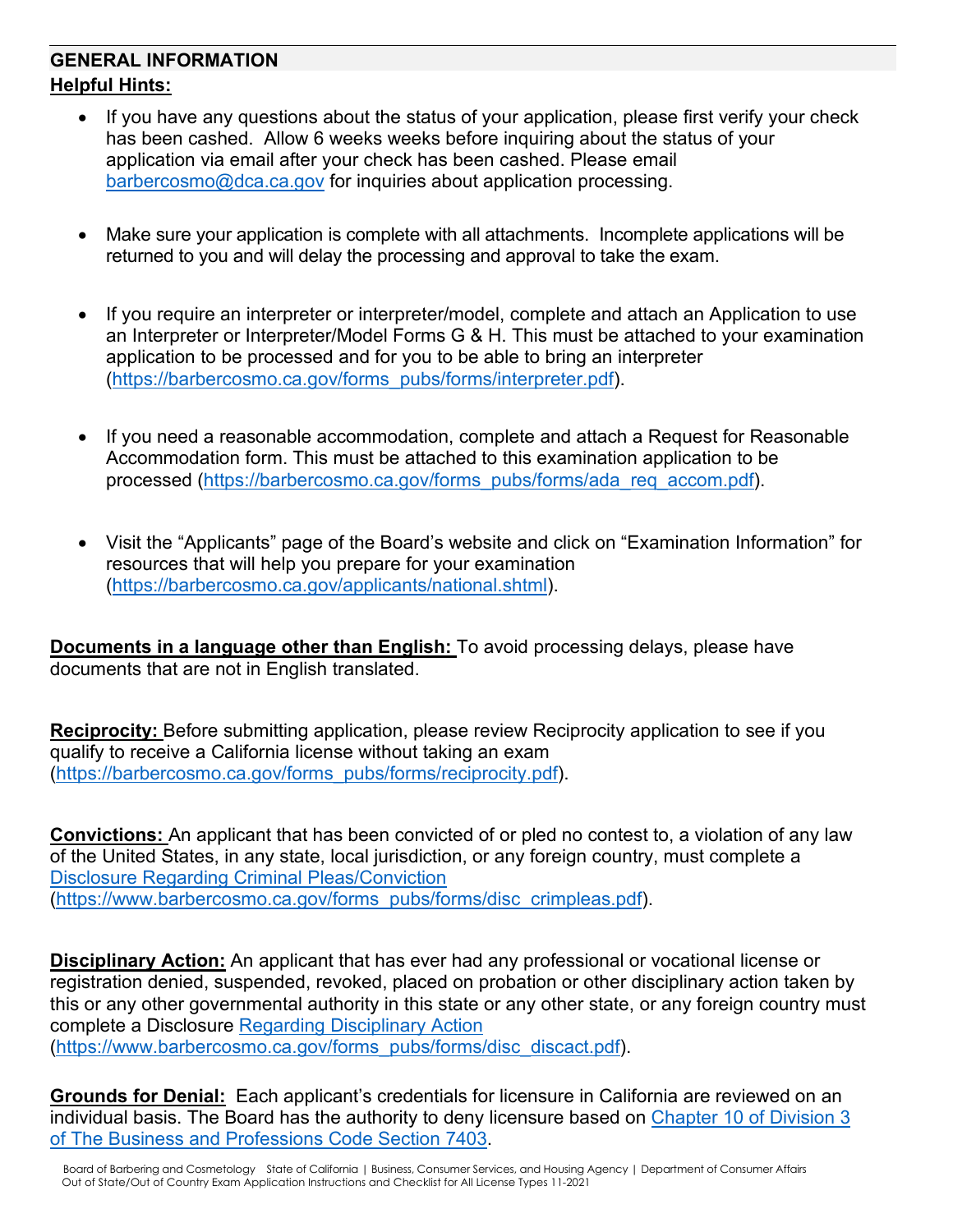### **Expedited Application Processing Eligibility:**

### **Honorably Discharged Veterans of the United States Armed Forces**

The Board of Barbering and Cosmetology is required to expedite the licensure process if you have served as active duty members of the Armed Forces of the United States and were honorably discharged. [\(Business and Professions Code \(BPC\) section 115.4\)](http://leginfo.legislature.ca.gov/faces/codes_displaySection.xhtml?lawCode=BPC§ionNum=115.4.)

For an application to be expedited, the applicant must:

• Submit his or her official orders issued by the Armed Forces of the United States indicating that he or she has been, or will be, honorably discharged.

#### **Admitted to the United States as a Refugee, Granted Asylum, or Have a Special Immigrant Visa Status**

BPC section 135.4 provides that the Board must expedite, and may assist, the initial licensure process for certain applicants described below. To have the application expedited, one of the following statements must apply to you:

- You were admitted to the United States as a refugee pursuant to section 1157 of title 8 of the United States Code;
- You were granted asylum by the Secretary of Homeland Security or the United States Attorney General pursuant to section 1158 of title 8 of the United States Code; or,
- You have a special immigrant visa and were granted a status pursuant to section 1244 of Public Law 110-181, Public Law 109-163, or section 602(b) of title VI of division F of Public Law 111-8, relating to Iraqi and Afghan translators/interpreters or those who worked for or on behalf of the United States government.

Satisfactory evidence must be provided in order to expedite your application. The following may be accepted as satisfactory evidence:

- Form I-94, Arrival/Departure Record, with an admission class code such as "RE" (Refugee) or "AY" (Asylee) or other information designating the person a refugee or asylee.
- Special immigrant visa that includes the "SI" or "SQ."
- Permanent Resident Card (Form I-551), commonly known as a "Green Card," with a category designation indicating that the person was admitted as a refugee or asylee.
- An order from a court of competent jurisdiction or other documentary evidence that provides reasonable assurance that the applicant qualifies for expedited licensure.